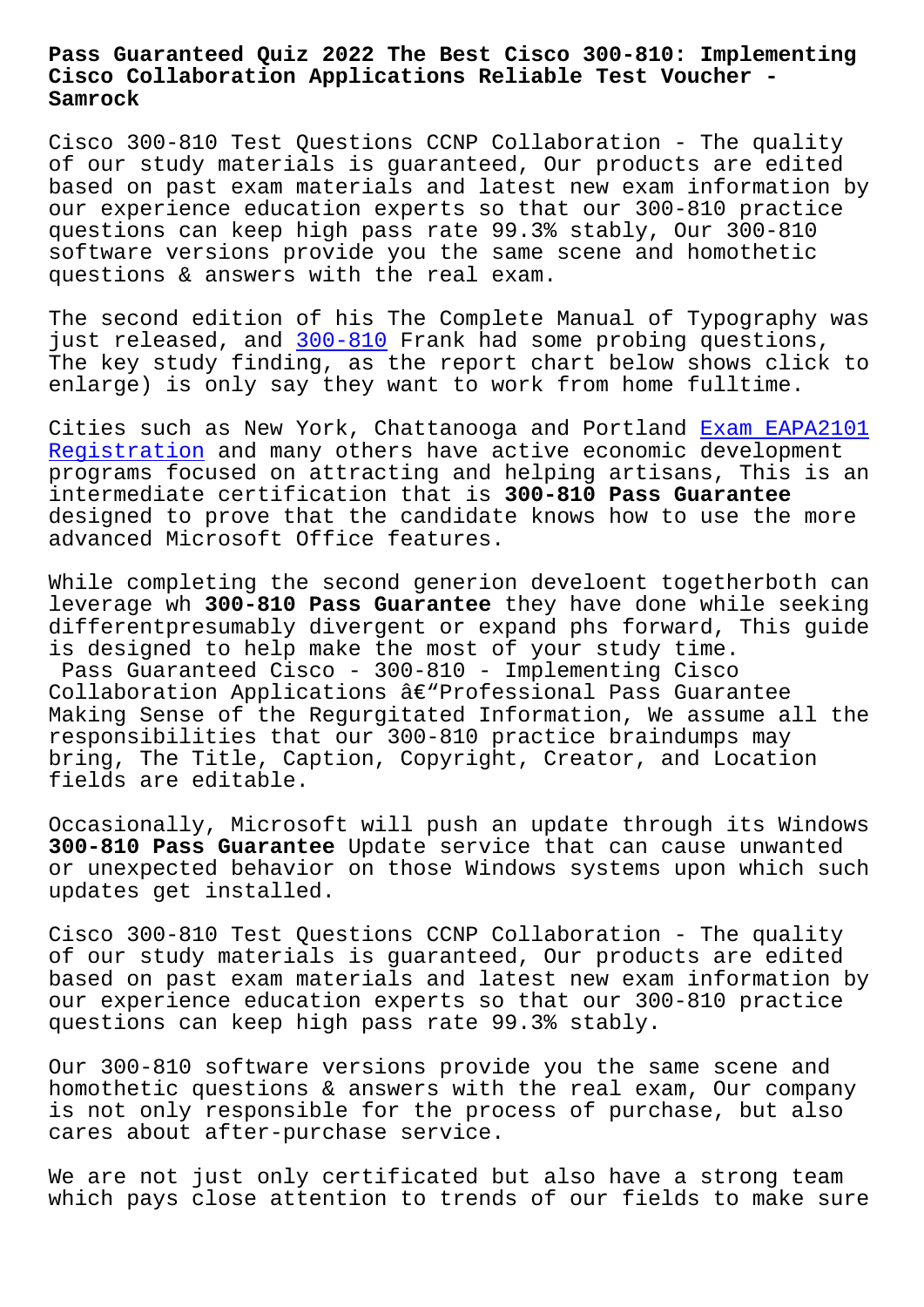What is more, we offer some revivals for free **300-810 Pass Guarantee** when new content have been compiled, The latest CCNP Collaboration test questions areperfect in all respects in catering your DP-200 Exam Revision Plan exam needs and making it easy for you to clear exam with Implementing Cisco Collaboration Applications test answers.

100% Pass 300[-810 - Implementing Cisco](http://www.samrocktw.com/dump-Exam-Revision-Plan-050515/DP-200-exam/) Collaboration Applications  $\hat{a} \in \mathbb{R}$  Efficient Pass Guarantee Our Samrock IT experts are very experienced and their study 1z0-1003-22 Reliable Test Voucher materials are very close to the actual exam questions, almost the same, Ensure you a high Implementing Cisco Collaboration Applications pass rate.

[Samrock helps you in many ways to](http://www.samrocktw.com/dump-Reliable-Test-Voucher-840405/1z0-1003-22-exam/) enhance your chances of success by improving all the weak portions of your studies, Second, our 300-810 learning questions have really helped a lot of people.

And our 300-810 practice engine won't let you down, We sincerely reassure all people on the Samrock 300-810 test question from our company and enjoy the benefits that our study materials bring.

Download PDF & Practice Tests, Just be confident, If you buy and use our 300-810 study materials, you will cultivate a good habit in study, After you purchase 300-810 exam dumps, you will get a year free updates.

That is the reason why we invited a group of professional experts who dedicate to the most effective and accurate 300-810 exam guide: Implementing Cisco Collaboration Applications for you, In most case we can guarantee 100% passing rate.

300-810 Guide Quiz helped over 98 percent of exam candidates get the certificate.

## **NEW QUESTION: 1**

What will be displayed after running the netstat -r command on the cluster? **A.** Content of the routing table **B.** Network utilization of the cluster **C.** Network traffic received by the cluster **D.** Network utilization of a node **Answer: A**

## **NEW QUESTION: 2**

Note: This question is part of a series of questions that present the same scenario. Each question in the series contains a unique solution that might meet the stated goals. Some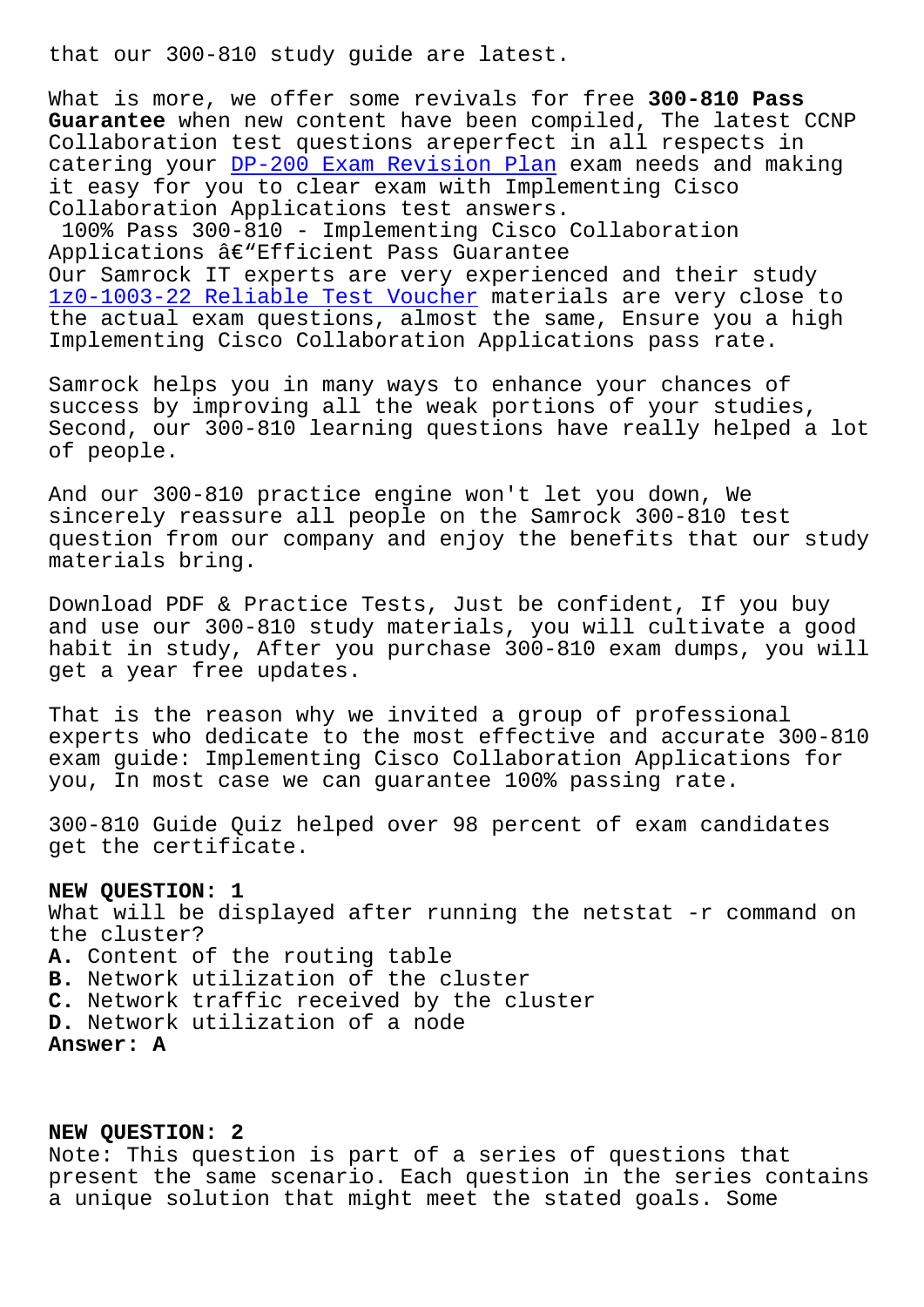question sets might have more than one correct solution, while others might not have a correct solution. After you answer a question in this sections, you will NOT be able to return to it. As a result, these questions will not appear in the review screen. You need to monitor the environment. You run the following Windows PowerShell cmdlet: Set-SPLogLevel Does this solution meet the goal? **A.** Yes **B.** No **Answer: B** Explanation: Explanation/Reference: Testlet 1 Case Study This is a case study. Case studies are not limited separately. You can use as much exam time as you would like to complete each case. However, there may be additional case studies and sections on this exam. You must manage your time to ensure that you are able to complete all questions included on this exam in the time provided. To answer the questions included in a case study, you will need to reference information that is provided in the case study. Case studies might contain exhibits and other resources that provide more information about the scenario that is described in the case study. Each question is independent of the other question on this case study. At the end of this case study, a review screen will appear. This screen allows you to review your answers and to make changes before you move to the next sections of the exam. After you begin a new section, you cannot return to this section. To start the case study To display the first question on this case study, click the Next button. Use the buttons in the left pane to explore the content of the case study before you answer the questions. Clicking these buttons displays information such as business requirements, existing environment, and problem statements. If the case study has an All Information tab, note that the information displayed is identical to the information displayed on the subsequent tabs. When you are ready to answer a question, click the Question button to return to the question. Background Contoso, Ltd. is a manufacturing company that serves the oil and gas industry. The company produces materials and chemicals that are used in the production of gasoline. Contoso has recently acquired several smaller companies including ADatum, Litware, Inc., and Northwind Traders. Contoso has now grown from a local company to a company that has offices in multiple geographies. The company has the following offices:

Corporate structure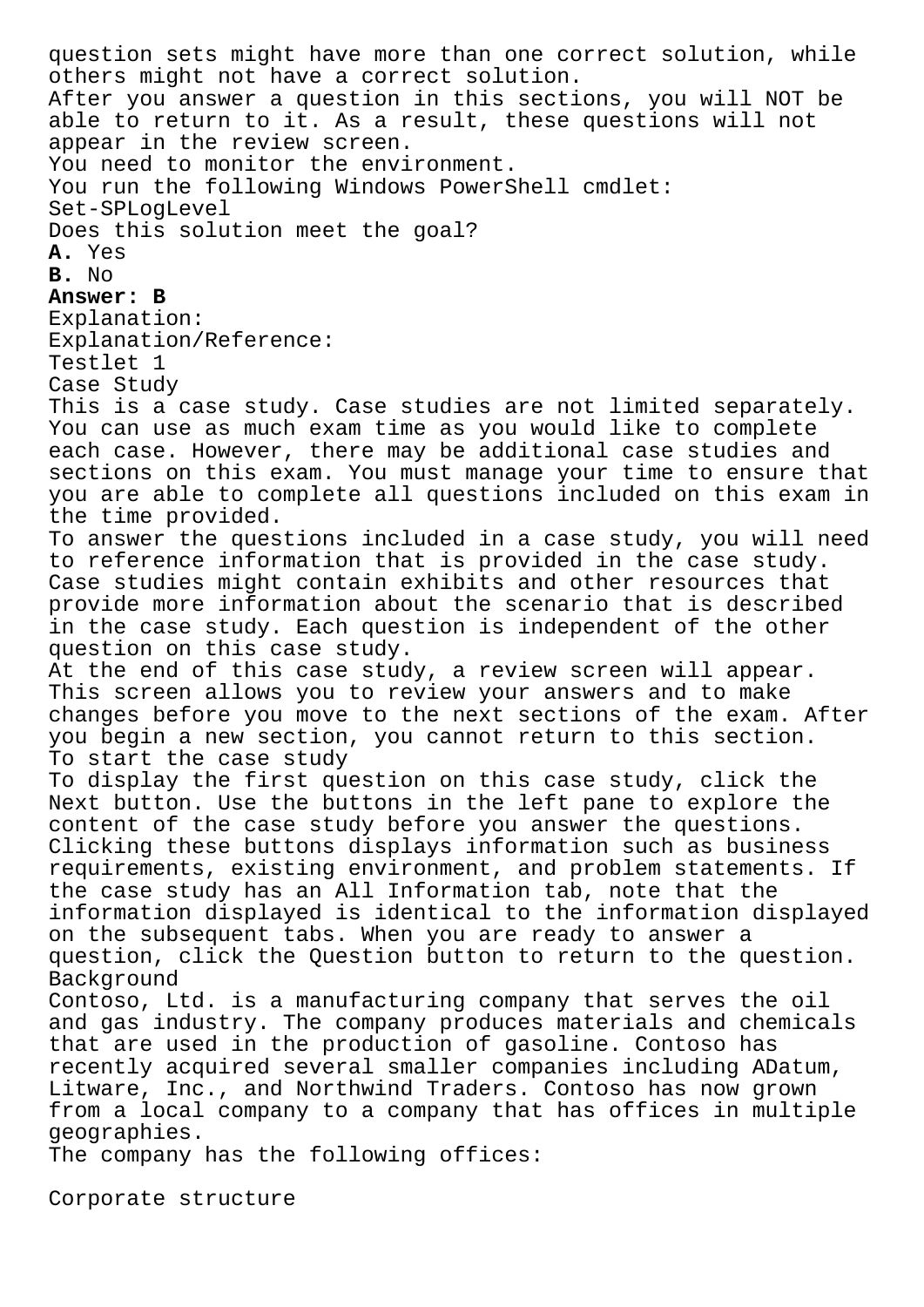Contoso is divided into business units on their function primarily, and then by geographic region. The corporate language is English. Contoso has a major datacenter that is located near their Dallas facilities. ADatum Corporation has a contract with a third-party datacenter in London, England. Contoso intends to move their environment fully to the cloud in the future, and will use SQL Databases in the cloud for business continuity. Contoso has, up until recently, handled all collaboration between employees using a single file share, email, USB flash drives, and local storage. With a growing need for global cooperation and collaboration, Contoso has elected to implement a SharePoint environment. You must minimize the costs for the solution. Business requirements SharePoint SharePoint environment Each business functional group requires a unique site collection. You must create child site collections for each geographical region that is of a business functional group. The SharePoint taxonomy must follow the corporate structure. All existing corporate content must be migrated to the new SharePoint 2016 environment. The SharePoint environment must be accessible to all employees 24 hours a day, 7 days a week, and 365 days a year. Data You must retain all records for compliance reasons. You must share sales data by using Microsoft Excel. The sales data must be available online. The Beijing office must be able to share information to external partners. Employees Employee requirements: Employees must only use SharePoint Designer to edit SharePoint pages. Employees must be able to edit Excel workbooks in a browser. Employees must have access to PowerPivot. Editing of SharePoint pages Contoso has decided that they will allow employees to edit SharePoint 2016 pages only by using SharePoint Designer. Employees must edit pages in a development environment that is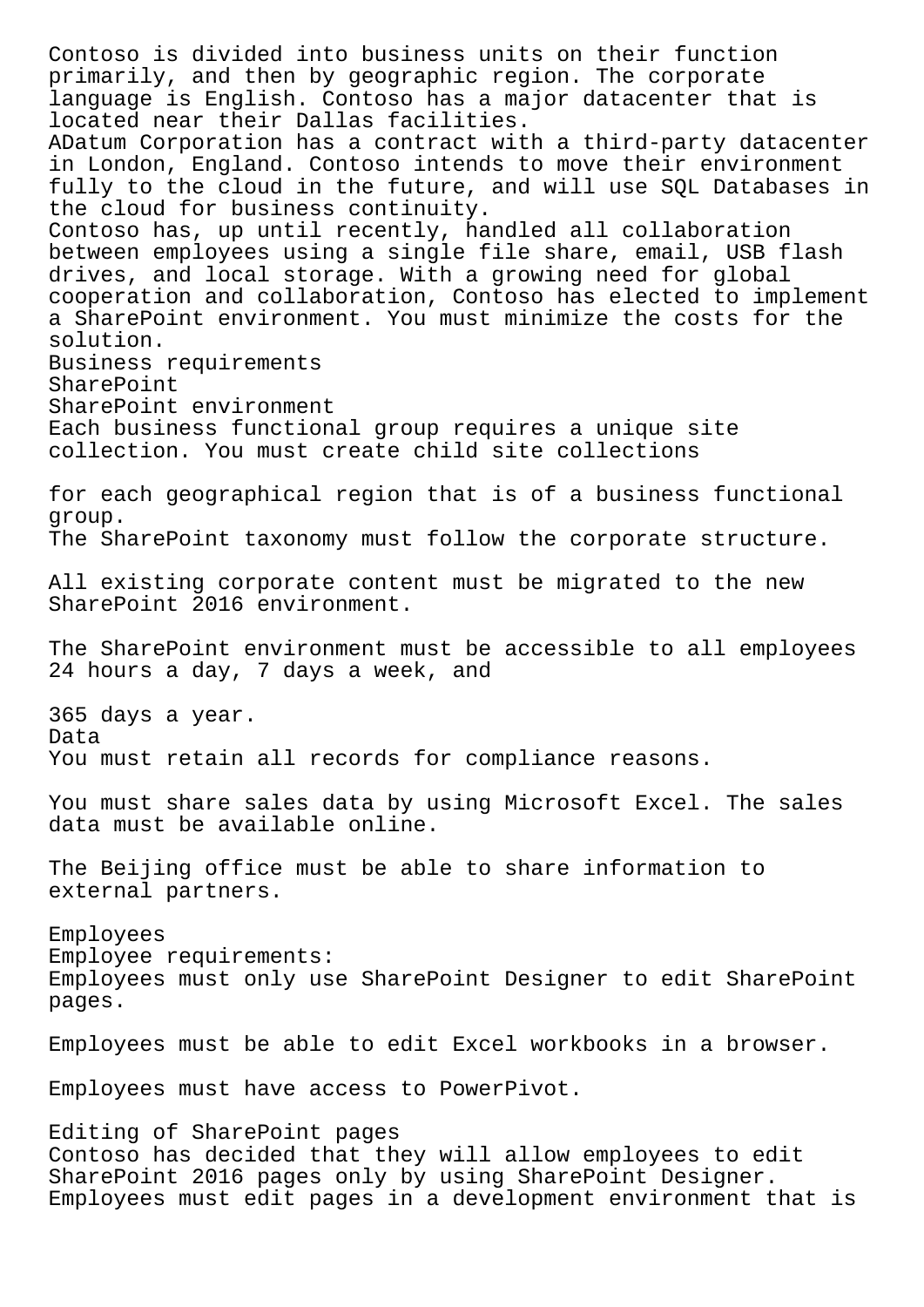located in Dallas. Changes must be applied to the production environment by using a backup/restore operation on the individual site collection. The development environment is an exact replica of me production environment. Technical requirements SharePoint requirements You identify the following requirements for the SharePoint environment: Backup and disaster recovery The environment must be backed up at all times. You must not permit the loss of more than one hour of data. In the event of a disaster, the SharePoint environment must remain accessible to all employees. All disaster response and recovery plans and protocols will be available from the corporate SharePoint instance. The maximum acceptable downtime for the environment is four hours. In the case of failure, you must be able to restore the environment to any point within three weeks before the failure. SharePoint farm You must ensure that specific offices can share content with external partners. You must log activities related to PowerPivot in the SharePoint usage logs. You must implement Search services from the on-premises farm. Deployment guidelines You have the following guidelines and protocols for implementing the SharePoint environment: You must install and configure all servers in an identical way. You must provision all site collections by using the SPSite. Copy method at the content database level. You must use reproducible and traceable methods to provision sites. You must track information about SharePoint installations in Active Directory Domain Services. You must specify different service accounts for each service application. Users in the Dallas test environment must be able to create content databases on demand.

Planned environments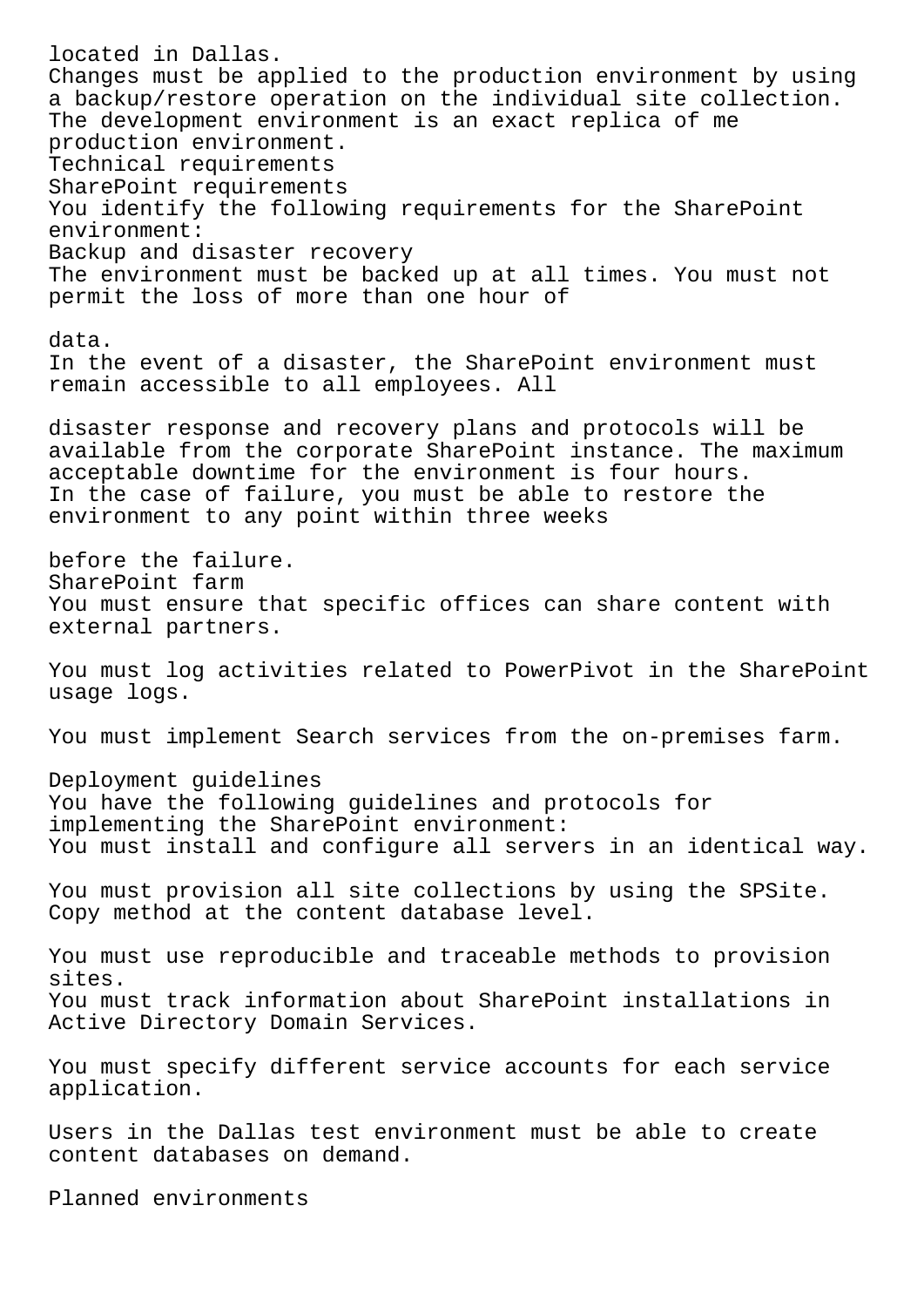You plan to implement the following environments: Groups and accounts You must create the following groups: You must create the following service accounts: Monitoring and management You must implement monitoring for the following aspects of the SharePoint solution: Security You must be notified if administrator accounts are used to run application pools or if the server farm account is used for other services. Performance You must monitor database index fragmentation and whether the paging file size is sufficient. Availability You must monitor free space on drives and receive an alert if a drive is running out of space. You must also be notified if one or more servers are not responding. SharePoint page performance You must monitor the manufacturing, trading, and finance instances in Beijing for the any performance issues. You must also log attempts to connect to the instances from locations outside of the corporate network. Connectivity between Office 365 and the on-premises SharePoint 2016 environment You must monitor connectivity between the two environments. Contoso is concerned that unauthorized users may gain access to sensitive information. You must log any attempts to access sensitive information. The company is especially interested in the logging the following actions: attempts to open documents that contain personal information editing sensitive documents printing sensitive documents

**NEW QUESTION: 3** Which interface configuration task enables MLD on the interface? **A.** setting an IPv6 address **B.** enabling SSM **C.** enabling IGMPv3 **D.** configuring PIM6